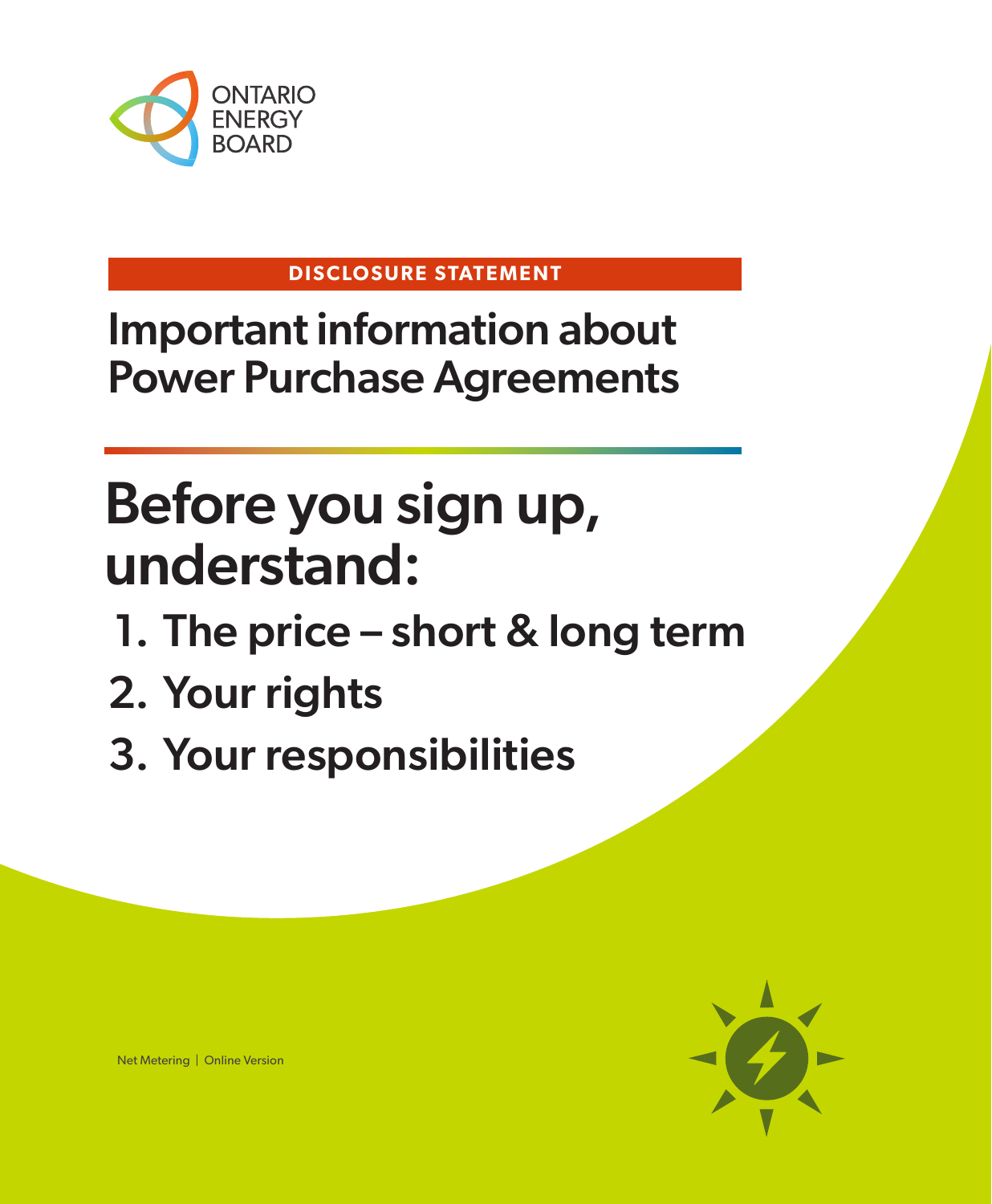# The Ontario Energy Board

PROTECTING YOU

The Ontario Energy Board (OEB) is the independent regulator protecting Ontario's electricity and natural gas consumers.

**This information was prepared by the OEB. Please read it carefully.** 

# The Facts



#### **You do not have to enter into a Power Purchase Agreement**

- You have a choice: You may decide to enter into a Power Purchase Agreement (PPA) with a licensed Energy Retailer to purchase electricity generated by a Renewable Generation System.
- Be aware that if you have already signed an Associated Equipment Agreement (AEA) with the Retailer, not entering into the PPA may result in penalties or fees under the AEA.
- You will get a bill under the PPA for electricity generated from the Renewable Generation System. You will still receive a bill from your Electricity Utility for its charges, including for any additional electricity you may require.
- You will have electricity whether or not you enter into a PPA.
- With or without a PPA, you will still be eligible for conservation and other programs from government or your utility.

# **Savings are not guaranteed**

A PPA may not save you money. Take the time to review the terms of the PPA and the prices charged by your utility. Make sure you understand what you will pay under the PPA.



The OEB does not set prices included in an Energy Retailer's PPA or in the AEA. Make sure you understand what you will pay under the terms of both agreements.

### **Do your homework. Don't be pressured.**

No one can sign you up for a PPA while they are at your home/business.

The Energy Retailer must give you the following documents. Take the time to read all the information.

1. The PPA

2. A price comparison

If these documents were not provided to you, call the OEB.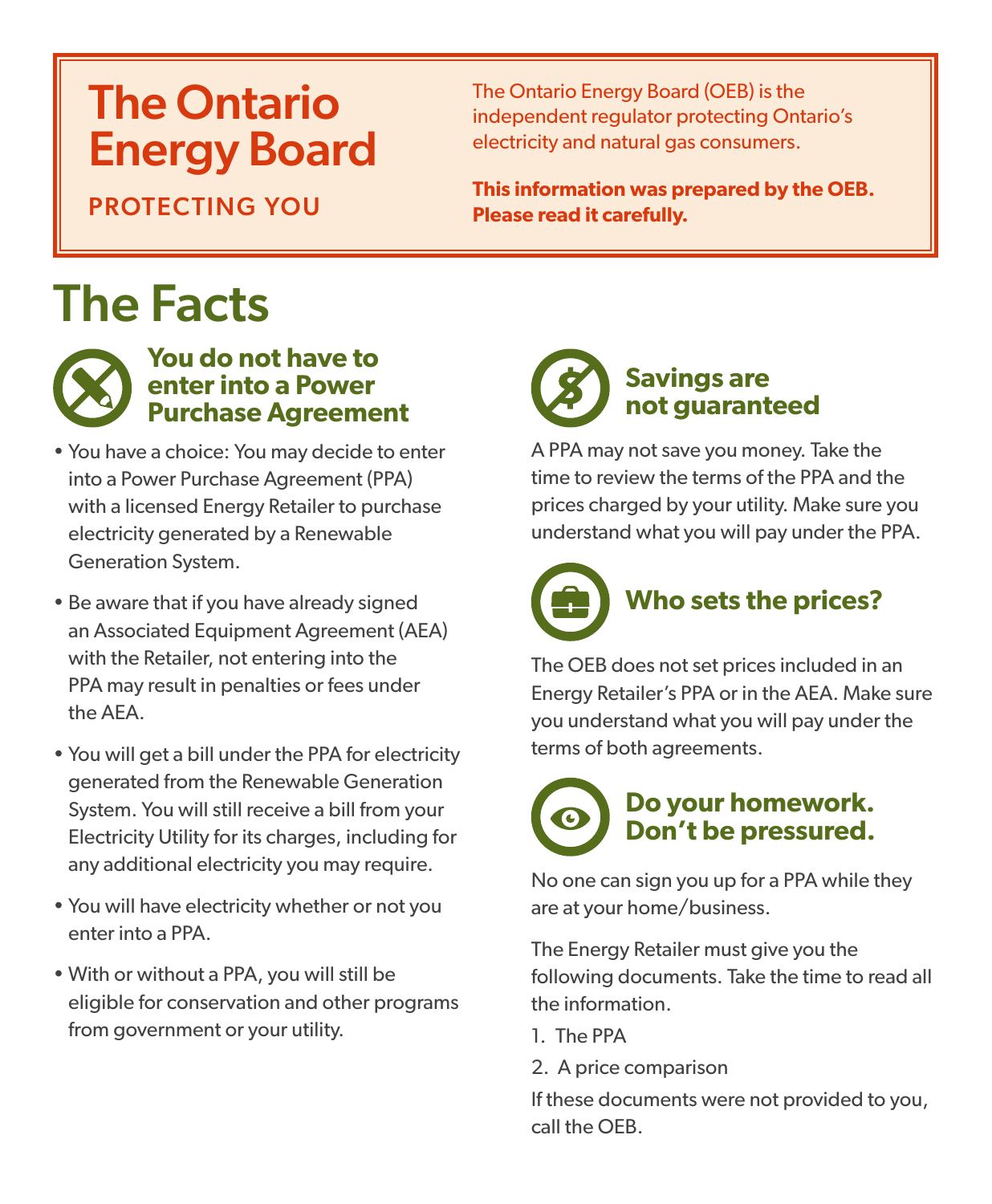#### **Understand net metering**

Any electricity generated by the Renewable Generation System in excess of the electricity required by you is sent to your Electricity Utility in exchange for on-bill credits. You are responsible for entering into a Net Metering agreement with your Electricity Utility to send excess electricity produced to the grid.

Be mindful of how much the Renewable Generation System is estimated to produce. If the amount of the electricity you send to the grid exceeds the amount of the electricity you consume from the grid in every billing period over a 12-month period, your utility cannot carry over any remaining balance to the next billing period.

Before you sign a PPA, make sure to contact your Electricity Utility to see if you are eligible for net metering.



### **Understand the AEA**

Your AEA is your contract for the Renewable Generation System.

The terms of the AEA are not regulated by the OEB. Read it carefully and ask questions about the terms of the agreement.

### **Remember, you are entering into a legal agreement**

The PPA is a legal agreement between you and the Energy Retailer. Under the agreement, you have rights and you also have responsibilities.

## **There will be other charges**

A PPA is only for the electricity generated from the Renewable Generation System that you use or is sent to the grid for a credit.

You will receive a separate bill from the Energy Retailer for the electricity generated by the Renewable Generation System.

You will continue to receive a bill from your Electricity Utility for any electricity you use from the grid minus any net metering credits received from sending excess power generated to the grid. In any case, you will still pay your utility's monthly delivery and regulatory charges.